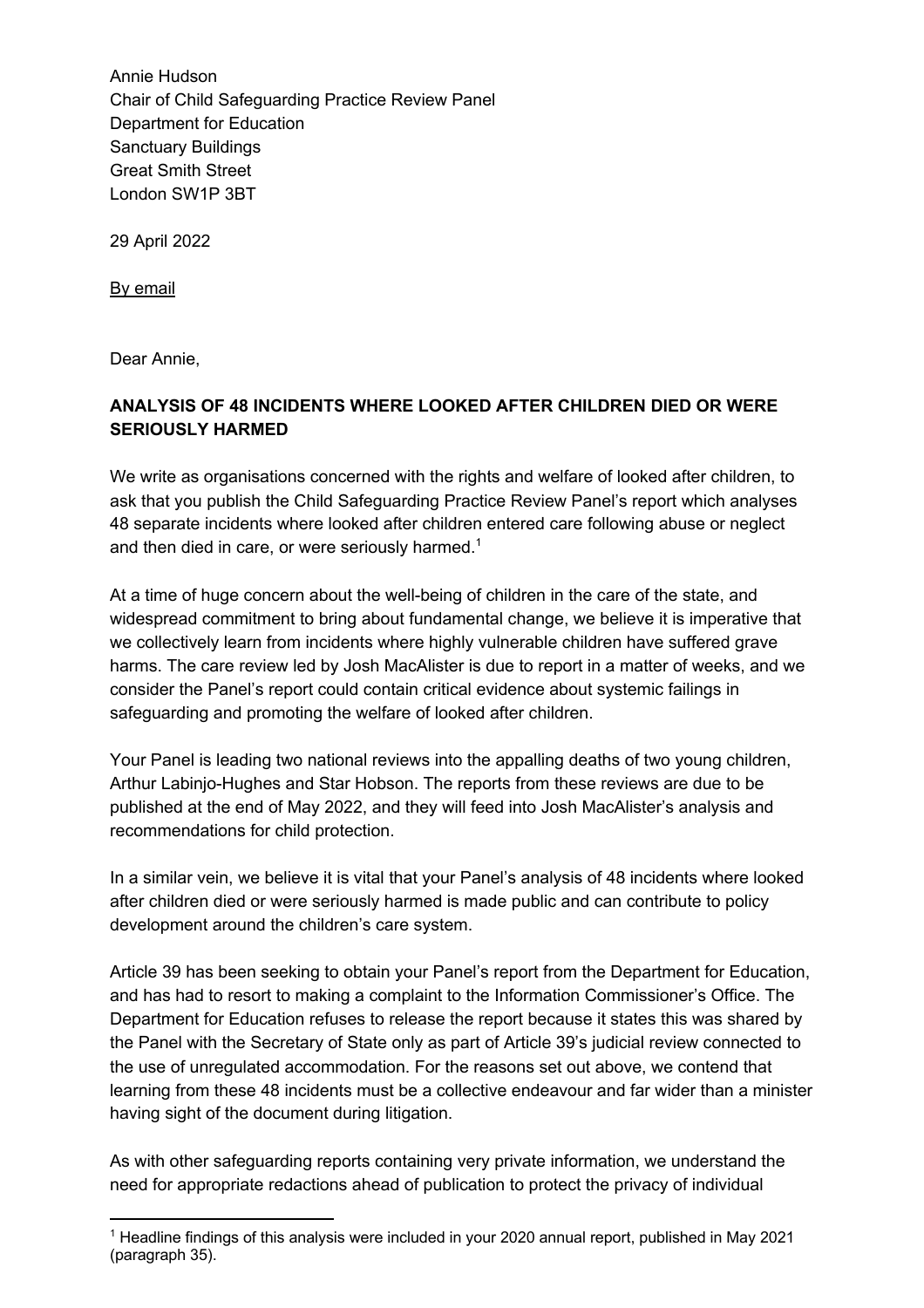children and their families. However, we do not believe the safeguarding of children who are looked after by the state can be assured or advanced by continuing secrecy. We therefore respectfully ask that you publish the report as a matter of urgency.

All good wishes,

BDie

Carolyne Willow, Founder Director, Article 39

Dr Tim Bateman, Chair of the Board of Trustees, National Association for Youth Justice

James Blewett, Chair, British Association of Social Workers (BASW) Children & Families Group

Joy Bradley, Director, Beanstalk Leadership Associates

Care Review Watch Alliance Steering Group

Deborah Coles, Executive Director, INQUEST

Jane Collins, Director, Foster Support

Patricia Durr, CEO, ECPAT UK (Every Child Protected Against Trafficking)

Kathy Evans, Chief Executive, Children England

Terry Galloway, Norman Galloway Homes, Care Leaver Offer and ShowUsYouCareToo

Sean Geoghegan and Isabelle Kirkham, The Care Experienced Movement

David Graham, National Director, The Care Leavers' Association

Christopher Hardy, Director, Prospect Training and Consultancy

Kim Harrison and Richard Scorer, Principal Lawyers, Abuse and Public Inquiries, Slater and **Gordon** 

Dr Carol Homden, CEO, Coram Group

Delma Hughes, CEO, Siblings Together Charity

Philip Ishola, CEO, Love146

Naomi Jackson, Development Lead, Social Workers Without Borders

Mark Lee, Chief Executive, Together Trust